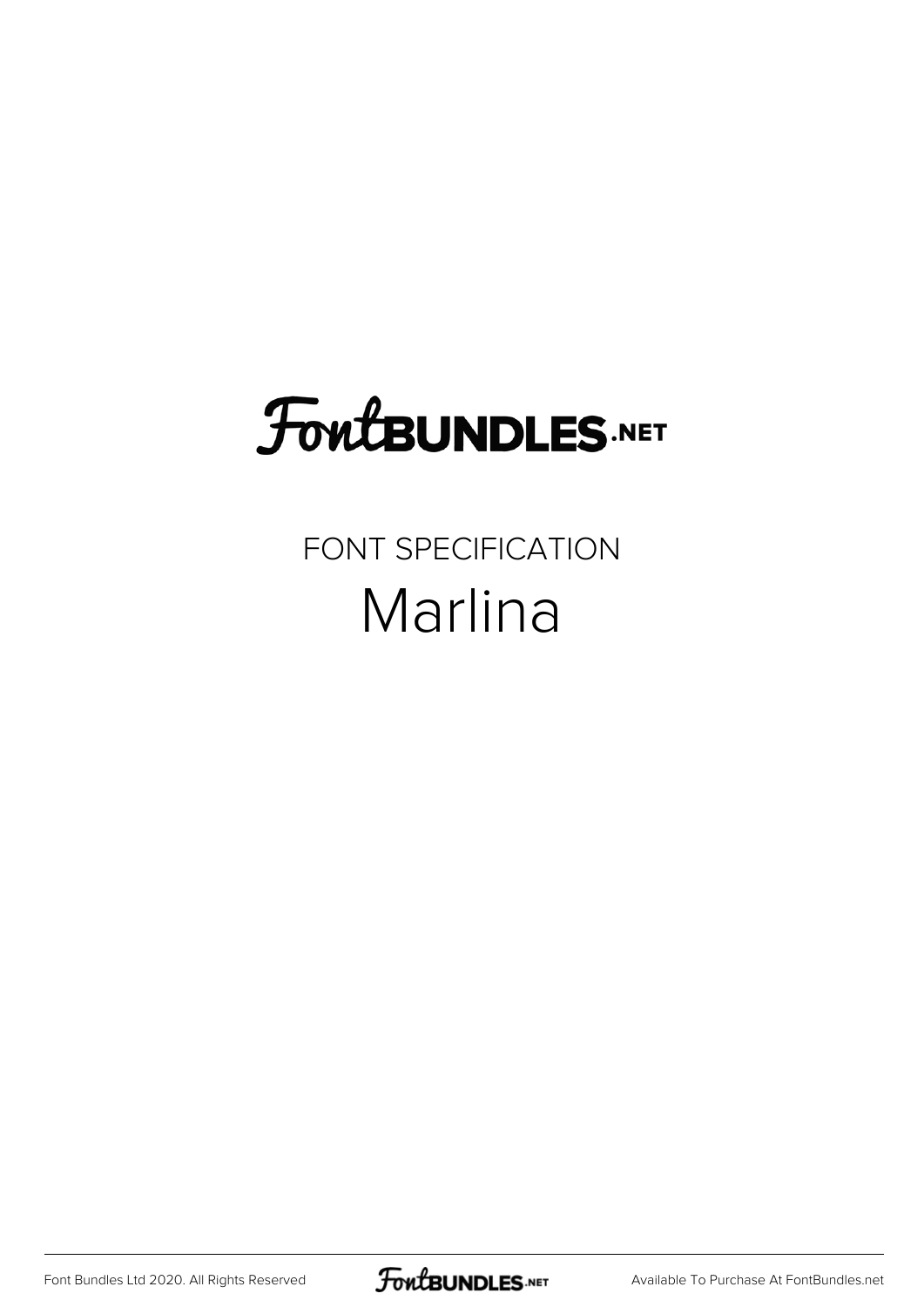## Marlina - Regular

**Uppercase Characters** 

## ABCDEFGHIJKJMNOPQRS TUVWXYZ

Lowercase Characters

 $a\,b\,c\,d\,e$ <sub>k</sub> $q$ hijklmnop $q$ rstuvwryz

**Numbers** 

0123456189

Punctuation and Symbols

 $\#$   $\frac{1}{60}$   $\frac{1}{60}$   $\frac{1}{60}$   $\frac{1}{60}$   $\frac{1}{60}$   $\frac{1}{60}$   $\frac{1}{60}$   $\frac{1}{60}$   $\frac{1}{60}$   $\frac{1}{60}$   $\frac{1}{60}$   $\frac{1}{60}$   $\frac{1}{60}$   $\frac{1}{60}$   $\frac{1}{60}$   $\frac{1}{60}$   $\frac{1}{60}$   $\frac{1}{60}$   $\frac{1}{60}$   $\frac{1}{6$  $\epsilon = \frac{1}{2}$  / [ \]  $\boldsymbol{\wedge}$ (1) i + + a 4 | S  $\bm{\mathcal{O}}$  $\delta$  $\overline{2}$  $\pmb{o}$  $\bigcirc$  $\div$  $\mathsf{u}$ 1  $\eta$  $\frac{3}{4}$  $\frac{\eta}{4}$  $\boldsymbol{\eta}$  $\ell$ J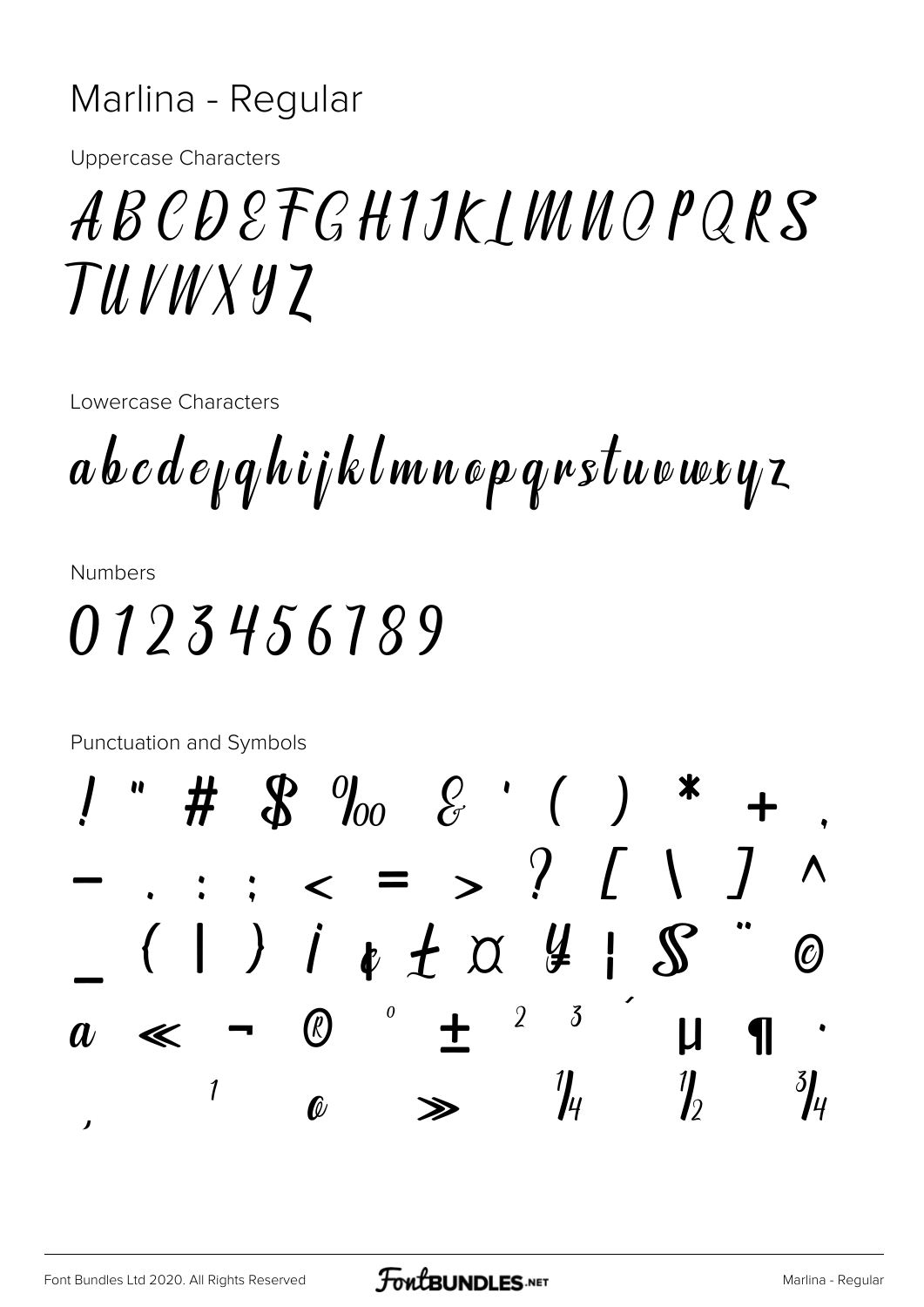All Other Glyphs

|  |  |  | $\dot{A}$ $\dot{A}$ $\dot{A}$ $\ddot{A}$ $\ddot{A}$ $\dot{A}$ $\dot{A}$ $\dot{B}$ $C$ $\dot{C}$                                                                               |  |
|--|--|--|-------------------------------------------------------------------------------------------------------------------------------------------------------------------------------|--|
|  |  |  | $\begin{array}{ccc} \hat{e} & \hat{e} & \ddot{e} & \dot{1} & \dot{1} & \dot{1} & \dot{1} & \dot{1} & \tilde{1} \end{array}$                                                   |  |
|  |  |  | $\begin{array}{ccccccccccccc}\n\hat{O} & \hat{O} & \hat{O} & \hat{O} & \times & \hat{O} & \hat{O} & \hat{U} & \hat{U}\n\end{array}$                                           |  |
|  |  |  | $\hat{u}$ $\ddot{u}$ $\dot{y}$ $p$ $g$ $\dot{a}$ $\dot{a}$ $\ddot{a}$ $\ddot{a}$                                                                                              |  |
|  |  |  | $\ddot{a}$ $\dot{a}$ $ae$ $c$ $\dot{e}$ $\dot{e}$ $\dot{e}$ $\ddot{e}$ $\ddot{e}$                                                                                             |  |
|  |  |  | $\begin{array}{ccccc} \hat{\imath} & \hat{\imath} & \hat{\imath} & \hat{\partial} & \tilde{\imath} & \hat{\omega} & \hat{\omega} & \hat{\omega} & \tilde{\omega} \end{array}$ |  |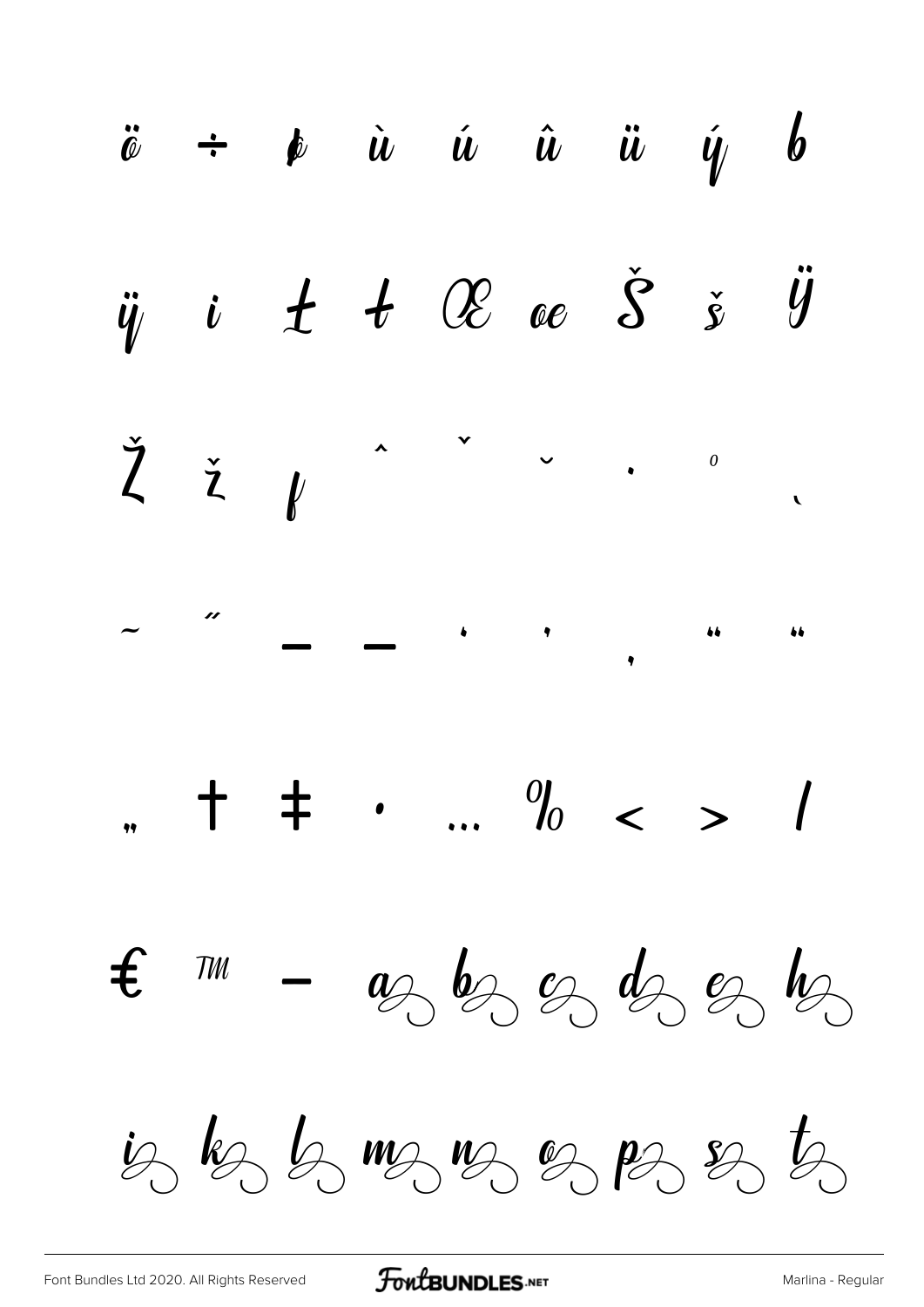uz uz uz audulousko

Conventement d'ép

 $\textit{if } \textit{if } \textit{if } \textit{if } \textit{if } \textit{if } \textit{if } \textit{if } \textit{if } \textit{if } \textit{if} \textit{if } \textit{if } \textit{if } \textit{if } \textit{if } \textit{if } \textit{if } \textit{if } \textit{if } \textit{if } \textit{if } \textit{if } \textit{if } \textit{if } \textit{if } \textit{if } \textit{if } \textit{if } \textit{if } \textit{if } \textit{if } \textit{if } \textit{if } \textit{if } \textit{if } \textit{$ 

a de tot de de 101

 $25$  t  $4$   $4^{\circ}$   $8$   $8^{\circ}$   $9$   $9$ 

 $C_{\ell}$   $\neq C_{\ell}C_{\ell}$   $\neq$   $A$   $\rightarrow$   $C_{\ell}$   $\neq$ 

 $C_1$  1 M M M M O  $^C$  p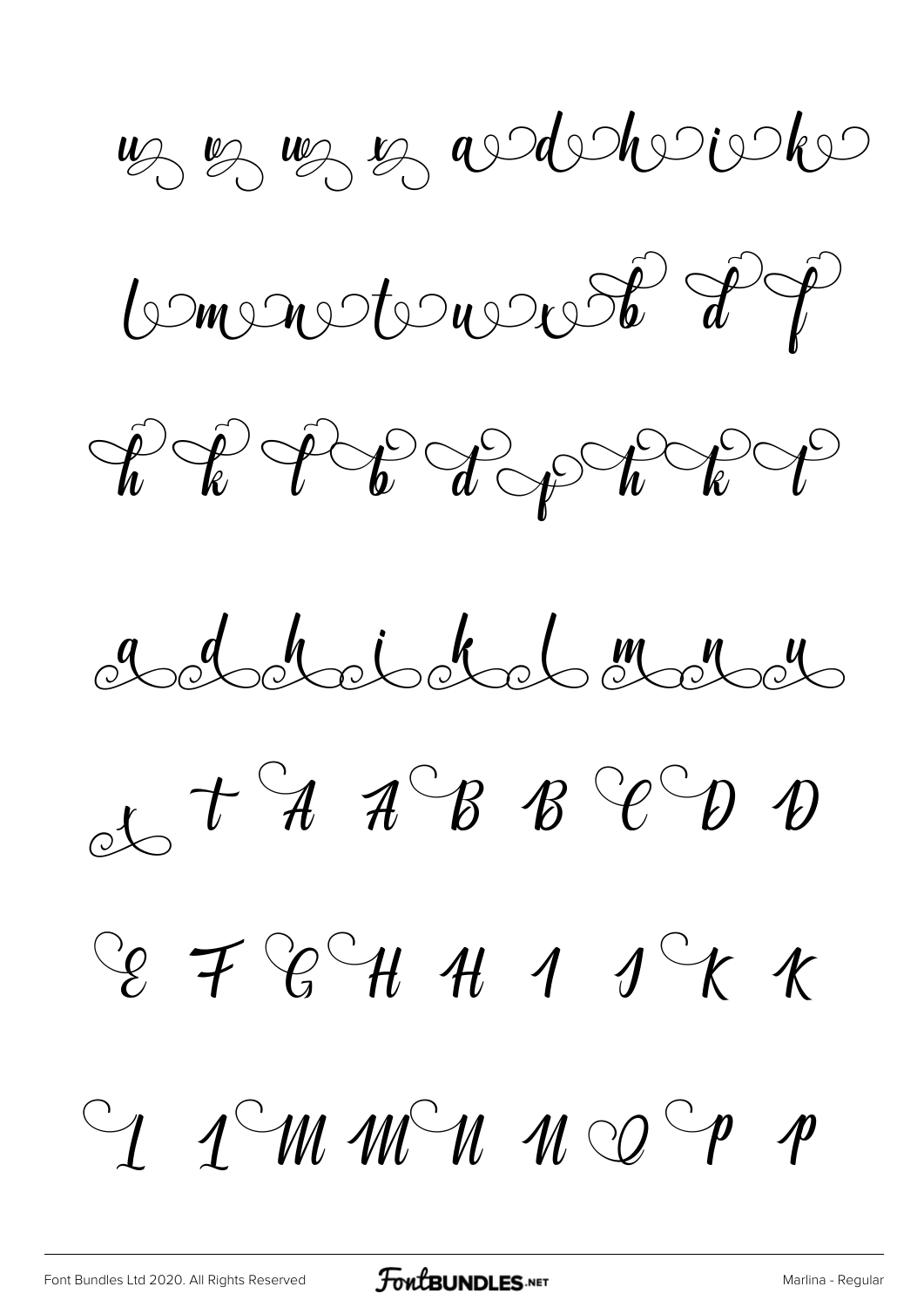$\bigcirc Q \bigcirc P \quad P \bigcirc S \quad T \quad T \bigcirc U \quad U \bigcirc V$  $\psi$  are be controlled by the second of the second structure  $\psi$  $\begin{array}{cc} i\circ&j\circ&k\circ&l\circ&m\circ&n\circ&o\circ&p\circ&q\circ \end{array}$  $W^{\scriptscriptstyle\odot}$  se te  $W^{\scriptscriptstyle\odot}$  ve we ve year  $^{\circ\!\!}t$  oc d oe y og  $^{\circ\!\!}t$  oi i Le demender op og en es et en en en er ey pote